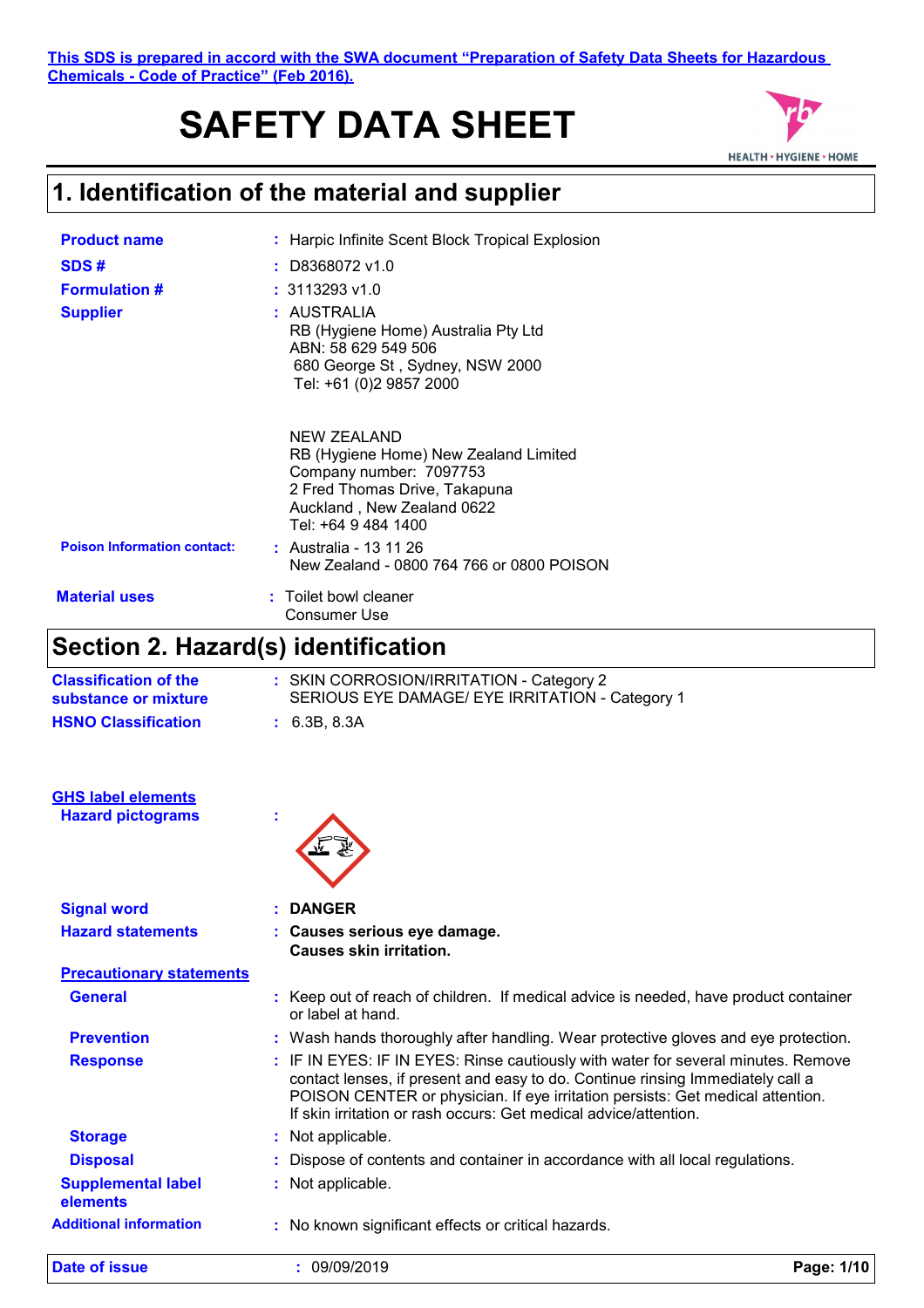### **Section 2. Hazard(s) identification**

**Recommendations :** No known significant effects or critical hazards.

- 
- **Recommendations :** No known significant effects or critical hazards.

**Other hazards which do not :** None known. **result in classification**

### **Section 3. Composition and ingredient information**

**Substance/mixture :**

: Mixture

| <b>Ingredient name</b>                                                | $%$ (w/w)  | <b>CAS number</b> |
|-----------------------------------------------------------------------|------------|-------------------|
| Sulfonic acids, C14-16-alkane hydroxy and C14-16-alkene, sodium salts | I≥10 - ≤30 | 68439-57-6        |
| Benzenesulfonic acid, C10-13-alkyl derivatives, sodium salts          | 210 - ≤30  | 68411-30-3        |
| Silica gel, pptd., cryst.-free                                        | ≤3         | 112926-00-8       |
| White mineral oil (petroleum)                                         | ՝≤3        | 8042-47-5         |
|                                                                       |            |                   |

 **Other Non-hazardous ingredients to 100%**

**Occupational exposure limits, if available, are listed in Section 8.**

#### **Section 4. First aid measures**

| <b>Description of necessary first aid measures</b> |                                                                                                                                                                                                                                                                                                                                                                                                                                                                                                                                                                                                                                                                                                                                                                                                                                                                                      |  |
|----------------------------------------------------|--------------------------------------------------------------------------------------------------------------------------------------------------------------------------------------------------------------------------------------------------------------------------------------------------------------------------------------------------------------------------------------------------------------------------------------------------------------------------------------------------------------------------------------------------------------------------------------------------------------------------------------------------------------------------------------------------------------------------------------------------------------------------------------------------------------------------------------------------------------------------------------|--|
| <b>Eye contact</b>                                 | : Get medical attention immediately. Call a poison center or physician. Immediately<br>flush eyes with plenty of water, occasionally lifting the upper and lower eyelids.<br>Check for and remove any contact lenses. Continue to rinse for at least 10 minutes.<br>Chemical burns must be treated promptly by a physician.                                                                                                                                                                                                                                                                                                                                                                                                                                                                                                                                                          |  |
| <b>Inhalation</b>                                  | Get medical attention immediately. Call a poison center or physician. Remove<br>victim to fresh air and keep at rest in a position comfortable for breathing. If it is<br>suspected that fumes are still present, the rescuer should wear an appropriate mask<br>or self-contained breathing apparatus. If not breathing, if breathing is irregular or if<br>respiratory arrest occurs, provide artificial respiration or oxygen by trained personnel.<br>It may be dangerous to the person providing aid to give mouth-to-mouth<br>resuscitation. If unconscious, place in recovery position and get medical attention<br>immediately. Maintain an open airway. Loosen tight clothing such as a collar, tie,<br>belt or waistband.                                                                                                                                                  |  |
| <b>Skin contact</b>                                | Get medical attention immediately. Call a poison center or physician. Flush<br>contaminated skin with plenty of water. Remove contaminated clothing and shoes.<br>Wash contaminated clothing thoroughly with water before removing it, or wear<br>gloves. Continue to rinse for at least 10 minutes. Chemical burns must be treated<br>promptly by a physician. Wash clothing before reuse. Clean shoes thoroughly<br>before reuse.                                                                                                                                                                                                                                                                                                                                                                                                                                                  |  |
| <b>Ingestion</b>                                   | Get medical attention immediately. Call a poison center or physician. Wash out<br>mouth with water. Remove dentures if any. Remove victim to fresh air and keep at<br>rest in a position comfortable for breathing. If material has been swallowed and the<br>exposed person is conscious, give small quantities of water to drink. Stop if the<br>exposed person feels sick as vomiting may be dangerous. Do not induce vomiting<br>unless directed to do so by medical personnel. If vomiting occurs, the head should<br>be kept low so that vomit does not enter the lungs. Chemical burns must be treated<br>promptly by a physician. Never give anything by mouth to an unconscious person.<br>If unconscious, place in recovery position and get medical attention immediately.<br>Maintain an open airway. Loosen tight clothing such as a collar, tie, belt or<br>waistband. |  |
| Most important symptoms/effects, acute and delayed |                                                                                                                                                                                                                                                                                                                                                                                                                                                                                                                                                                                                                                                                                                                                                                                                                                                                                      |  |
| <b>Potential acute health effects</b>              |                                                                                                                                                                                                                                                                                                                                                                                                                                                                                                                                                                                                                                                                                                                                                                                                                                                                                      |  |
| <b>Eye contact</b>                                 | : Causes serious eye damage.                                                                                                                                                                                                                                                                                                                                                                                                                                                                                                                                                                                                                                                                                                                                                                                                                                                         |  |
| <b>Inhalation</b>                                  | : No known significant effects or critical hazards.                                                                                                                                                                                                                                                                                                                                                                                                                                                                                                                                                                                                                                                                                                                                                                                                                                  |  |

**Date of issue :** 09/09/2019 **Page: 2/10**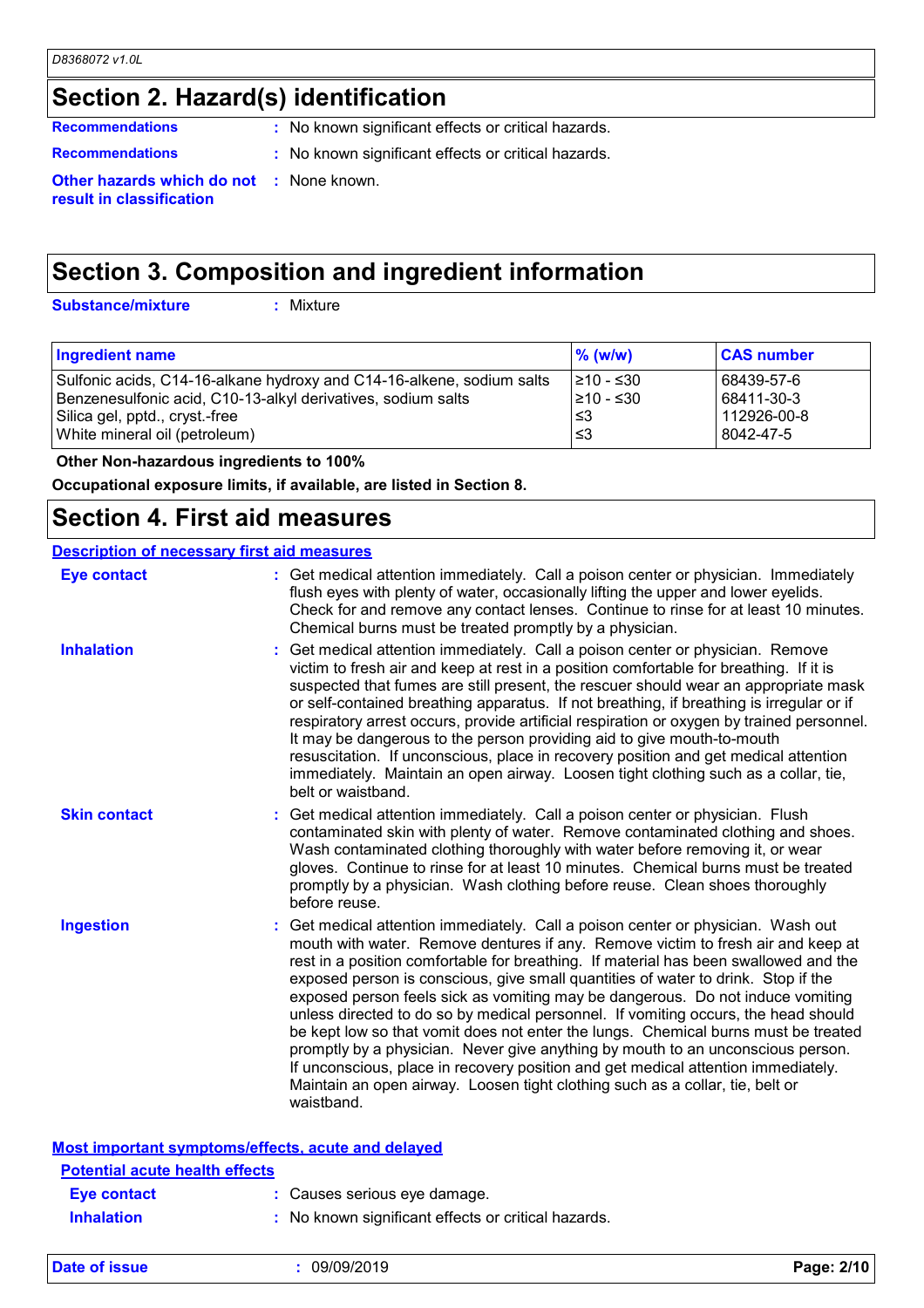# **Section 4. First aid measures**

| <b>Skin contact</b>                 | : Causes skin irritation.                                                                                                                                                                                                                                                                                                                                                                                       |  |  |
|-------------------------------------|-----------------------------------------------------------------------------------------------------------------------------------------------------------------------------------------------------------------------------------------------------------------------------------------------------------------------------------------------------------------------------------------------------------------|--|--|
| <b>Ingestion</b>                    | : No known significant effects or critical hazards.                                                                                                                                                                                                                                                                                                                                                             |  |  |
| <b>Over-exposure signs/symptoms</b> |                                                                                                                                                                                                                                                                                                                                                                                                                 |  |  |
| <b>Eye contact</b>                  | : Adverse symptoms may include the following:<br>pain<br>watering<br>redness                                                                                                                                                                                                                                                                                                                                    |  |  |
| <b>Inhalation</b>                   | : No specific data.                                                                                                                                                                                                                                                                                                                                                                                             |  |  |
| <b>Skin contact</b>                 | : Adverse symptoms may include the following:<br>pain or irritation<br>redness<br>blistering may occur                                                                                                                                                                                                                                                                                                          |  |  |
| <b>Ingestion</b>                    | : No specific data.                                                                                                                                                                                                                                                                                                                                                                                             |  |  |
|                                     | <b>Indication of immediate medical attention and special treatment needed, if necessary</b>                                                                                                                                                                                                                                                                                                                     |  |  |
| <b>Notes to physician</b>           | : Treat symptomatically. Contact poison treatment specialist immediately if large<br>quantities have been ingested or inhaled.                                                                                                                                                                                                                                                                                  |  |  |
| <b>Specific treatments</b>          | : No specific treatment.                                                                                                                                                                                                                                                                                                                                                                                        |  |  |
| <b>Protection of first-aiders</b>   | : No action shall be taken involving any personal risk or without suitable training. If it<br>is suspected that fumes are still present, the rescuer should wear an appropriate<br>mask or self-contained breathing apparatus. It may be dangerous to the person<br>providing aid to give mouth-to-mouth resuscitation. Wash contaminated clothing<br>thoroughly with water before removing it, or wear gloves. |  |  |

#### **See toxicological information (Section 11)**

# **Section 5. Fire-fighting measures**

| <b>Extinguishing media</b>                             |                                                                                                                                                                                                     |
|--------------------------------------------------------|-----------------------------------------------------------------------------------------------------------------------------------------------------------------------------------------------------|
| <b>Suitable extinguishing</b><br>media                 | : Use an extinguishing agent suitable for the surrounding fire.                                                                                                                                     |
| <b>Unsuitable extinguishing</b><br>media               | : None known.                                                                                                                                                                                       |
| <b>Specific hazards arising</b><br>from the chemical   | : No specific fire or explosion hazard.                                                                                                                                                             |
| <b>Hazardous thermal</b><br>decomposition products     | : Decomposition products may include the following materials:<br>sulfur oxides<br>metal oxide/oxides                                                                                                |
| <b>Special protective actions</b><br>for fire-fighters | : Promptly isolate the scene by removing all persons from the vicinity of the incident if<br>there is a fire. No action shall be taken involving any personal risk or without<br>suitable training. |
| <b>Special protective actions</b><br>for fire-fighters | : Fire-fighters should wear appropriate protective equipment and self-contained<br>breathing apparatus (SCBA) with a full face-piece operated in positive pressure<br>mode.                         |

### **Section 6. Accidental release measures**

#### **Personal precautions, protective equipment and emergency procedures**

| <b>For non-emergency</b> | : No action shall be taken involving any personal risk or without suitable training.                                                                                                                                                                                                      |
|--------------------------|-------------------------------------------------------------------------------------------------------------------------------------------------------------------------------------------------------------------------------------------------------------------------------------------|
| personnel                | Evacuate surrounding areas. Keep unnecessary and unprotected personnel from<br>entering. Do not touch or walk through spilled material. Provide adequate<br>ventilation. Wear appropriate respirator when ventilation is inadequate. Put on<br>appropriate personal protective equipment. |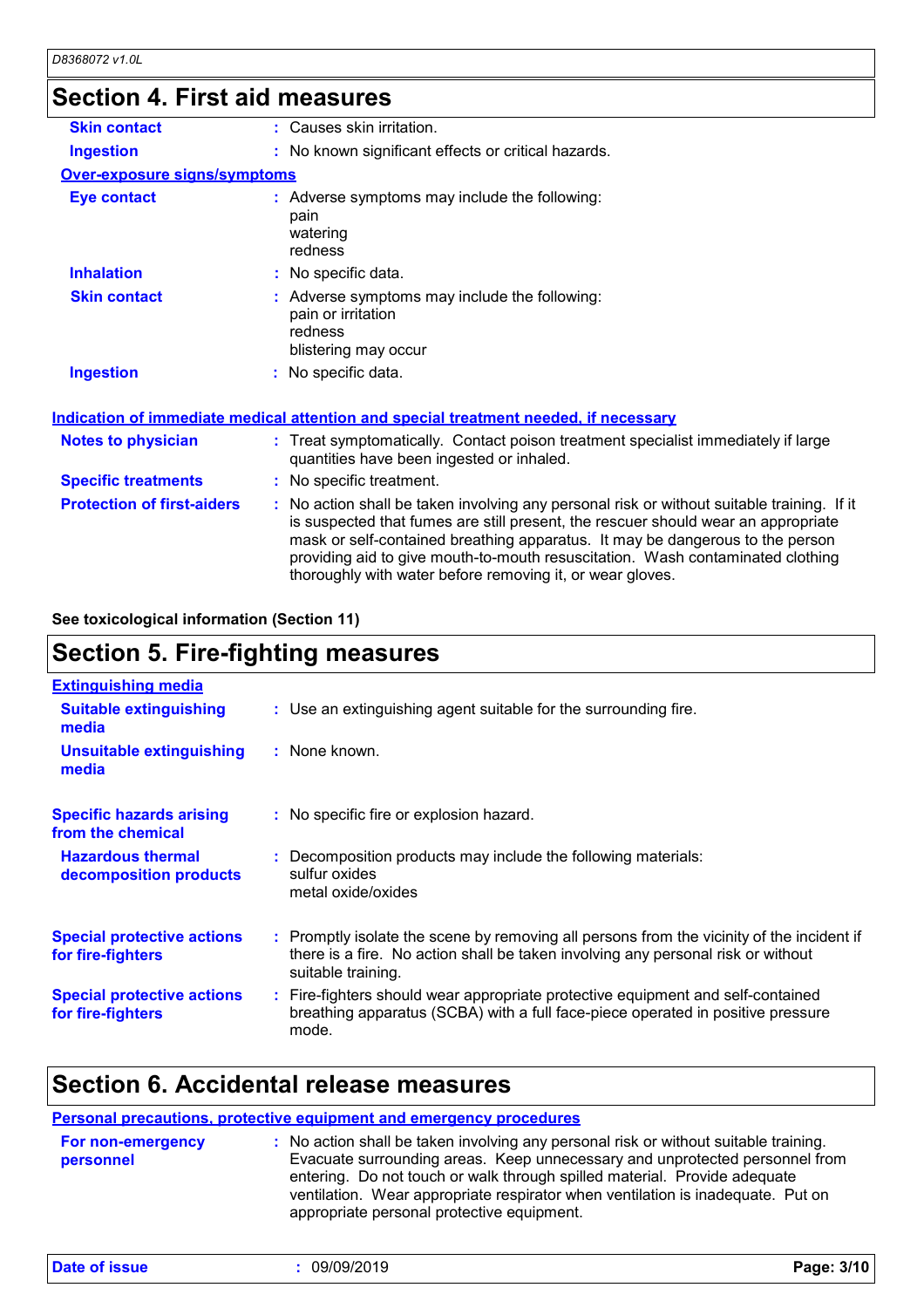### **Section 6. Accidental release measures**

| For emergency responders :                            | If specialized clothing is required to deal with the spillage, take note of any<br>information in Section 8 on suitable and unsuitable materials. See also the<br>information in "For non-emergency personnel".                                                                                                                                                                                                                                    |  |
|-------------------------------------------------------|----------------------------------------------------------------------------------------------------------------------------------------------------------------------------------------------------------------------------------------------------------------------------------------------------------------------------------------------------------------------------------------------------------------------------------------------------|--|
| <b>Environmental precautions</b>                      | : Avoid dispersal of spilled material and runoff and contact with soil, waterways,<br>drains and sewers. Inform the relevant authorities if the product has caused<br>environmental pollution (sewers, waterways, soil or air).                                                                                                                                                                                                                    |  |
| Methods and materials for containment and cleaning up |                                                                                                                                                                                                                                                                                                                                                                                                                                                    |  |
| <b>Small spill</b>                                    | : Move containers from spill area. Avoid dust generation. Using a vacuum with<br>HEPA filter will reduce dust dispersal. Place spilled material in a designated,<br>labeled waste container. Dispose of via a licensed waste disposal contractor.                                                                                                                                                                                                  |  |
| Large spill                                           | : Move containers from spill area. Approach release from upwind. Prevent entry into<br>sewers, water courses, basements or confined areas. Avoid dust generation. Do<br>not dry sweep. Vacuum dust with equipment fitted with a HEPA filter and place in a<br>closed, labeled waste container. Dispose of via a licensed waste disposal<br>contractor. Note: see Section 1 for emergency contact information and Section 13<br>for waste disposal. |  |

**See Section 1 for emergency contact information.**

**See Section 8 for information on appropriate personal protective equipment. See Section 13 for additional waste treatment information.**

# **Section 7. Handling and storage**

#### **Precautions for safe handling**

| <b>Protective measures</b>                                                       | : Put on appropriate personal protective equipment (see Section 8). Do not get in<br>eyes or on skin or clothing. Do not ingest. If during normal use the material<br>presents a respiratory hazard, use only with adequate ventilation or wear<br>appropriate respirator. Keep in the original container or an approved alternative<br>made from a compatible material, kept tightly closed when not in use. Empty<br>containers retain product residue and can be hazardous. Do not reuse container.                            |
|----------------------------------------------------------------------------------|-----------------------------------------------------------------------------------------------------------------------------------------------------------------------------------------------------------------------------------------------------------------------------------------------------------------------------------------------------------------------------------------------------------------------------------------------------------------------------------------------------------------------------------|
| <b>Advice on general</b><br>occupational hygiene                                 | : Eating, drinking and smoking should be prohibited in areas where this material is<br>handled, stored and processed. Workers should wash hands and face before<br>eating, drinking and smoking. Remove contaminated clothing and protective<br>equipment before entering eating areas. See also Section 8 for additional<br>information on hygiene measures.                                                                                                                                                                     |
| <b>Conditions for safe storage,</b><br>including any<br><b>incompatibilities</b> | : Store in accordance with local regulations. Store in original container protected<br>from direct sunlight in a dry, cool and well-ventilated area, away from incompatible<br>materials (see Section 10) and food and drink. Store locked up. Keep container<br>tightly closed and sealed until ready for use. Containers that have been opened<br>must be carefully resealed and kept upright to prevent leakage. Do not store in<br>unlabeled containers. Use appropriate containment to avoid environmental<br>contamination. |

### **Section 8. Exposure controls and personal protection**

|                  | <b>Control parameters</b> |  |
|------------------|---------------------------|--|
| <b>Australia</b> |                           |  |

#### **Occupational exposure limits**

| <b>Ingredient name</b>                                          | <b>Exposure limits</b>                                                                                                                                                                               |
|-----------------------------------------------------------------|------------------------------------------------------------------------------------------------------------------------------------------------------------------------------------------------------|
| Silica gel, pptd., cryst.-free<br>White mineral oil (petroleum) | Safe Work Australia (Australia, 4/2018).<br>TWA: 10 mg/m <sup>3</sup> 8 hours. Form: Inspirable fraction<br>Safe Work Australia (Australia, 4/2018).<br>TWA: 5 mg/m <sup>3</sup> 8 hours. Form: mist |

#### **New Zealand**

**Date of issue :** 09/09/2019 **Page: 4/10**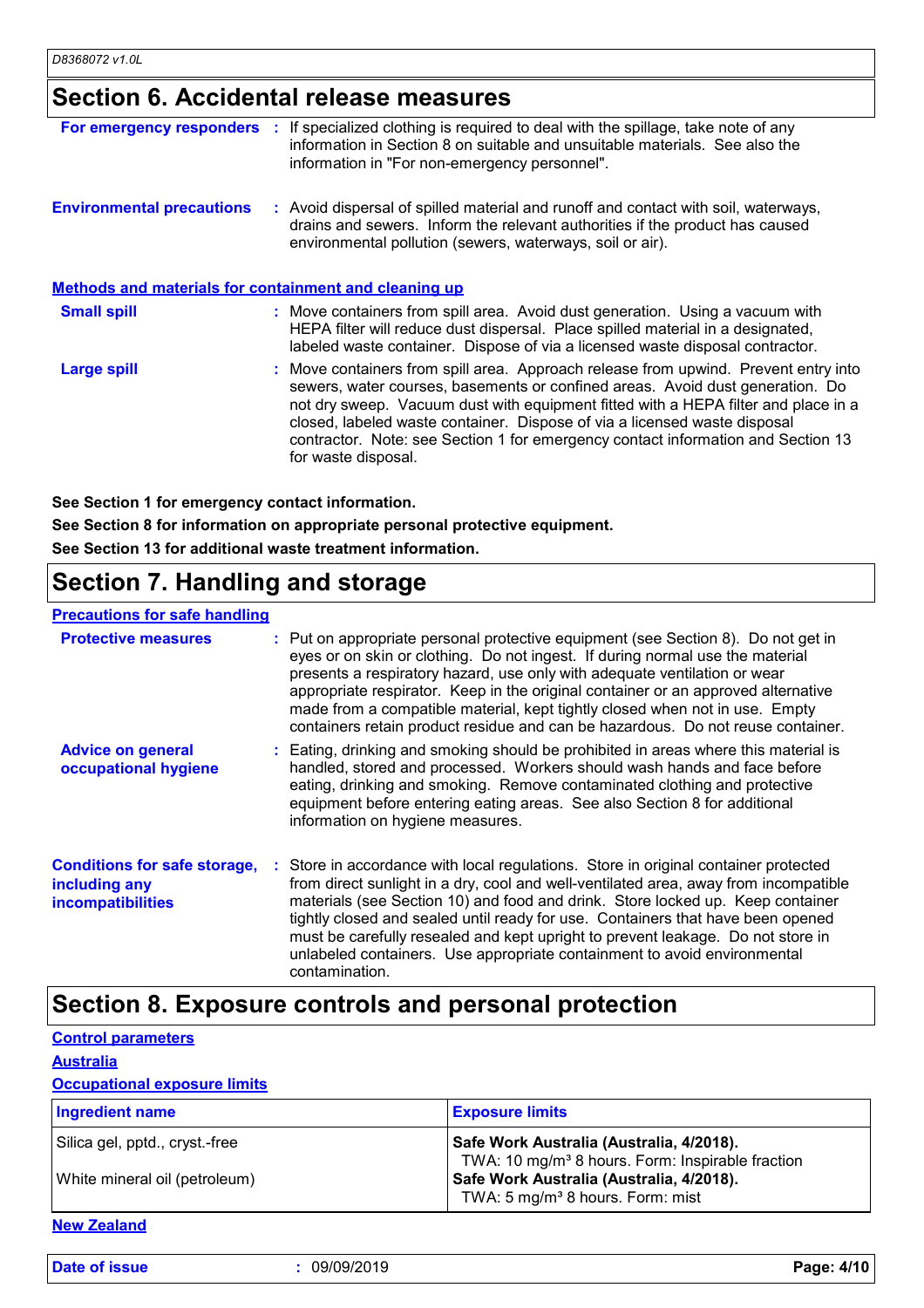# **Section 8. Exposure controls and personal protection**

| <b>Occupational exposure limits</b><br>: No exposure standard allocated. |  |                                                                                                                                                                                                                                                                                                                                                                                                                                                                                                                                                                                                                           |                                                                                                                                                   |
|--------------------------------------------------------------------------|--|---------------------------------------------------------------------------------------------------------------------------------------------------------------------------------------------------------------------------------------------------------------------------------------------------------------------------------------------------------------------------------------------------------------------------------------------------------------------------------------------------------------------------------------------------------------------------------------------------------------------------|---------------------------------------------------------------------------------------------------------------------------------------------------|
| <b>Ingredient name</b>                                                   |  |                                                                                                                                                                                                                                                                                                                                                                                                                                                                                                                                                                                                                           | <b>Exposure limits</b>                                                                                                                            |
| Silica gel, pptd., cryst.-free                                           |  |                                                                                                                                                                                                                                                                                                                                                                                                                                                                                                                                                                                                                           | NZ HSWA 2015 (New Zealand, 11/2017).<br>WES-TWA: 10 mg/m <sup>3</sup> 8 hours.                                                                    |
| White mineral oil (petroleum)                                            |  |                                                                                                                                                                                                                                                                                                                                                                                                                                                                                                                                                                                                                           | NZ HSWA 2015 (New Zealand, 11/2017).<br>WES-TWA: 5 mg/m <sup>3</sup> 8 hours. Form: Mist<br>WES-STEL: 10 mg/m <sup>3</sup> 15 minutes. Form: Mist |
| <b>Appropriate engineering</b><br><b>controls</b>                        |  | : If user operations generate dust, fumes, gas, vapor or mist, use process enclosures,<br>local exhaust ventilation or other engineering controls to keep worker exposure to<br>airborne contaminants below any recommended or statutory limits.                                                                                                                                                                                                                                                                                                                                                                          |                                                                                                                                                   |
| <b>Environmental exposure</b><br><b>controls</b>                         |  | : Emissions from ventilation or work process equipment should be checked to ensure<br>they comply with the requirements of environmental protection legislation. In some<br>cases, fume scrubbers, filters or engineering modifications to the process<br>equipment will be necessary to reduce emissions to acceptable levels.                                                                                                                                                                                                                                                                                           |                                                                                                                                                   |
| <b>Individual protection measures</b>                                    |  |                                                                                                                                                                                                                                                                                                                                                                                                                                                                                                                                                                                                                           |                                                                                                                                                   |
| <b>Hygiene measures</b>                                                  |  | : Wash hands, forearms and face thoroughly after handling chemical products, before<br>eating, smoking and using the lavatory and at the end of the working period.<br>Appropriate techniques should be used to remove potentially contaminated clothing.<br>Wash contaminated clothing before reusing. Ensure that eyewash stations and<br>safety showers are close to the workstation location.                                                                                                                                                                                                                         |                                                                                                                                                   |
| <b>Eye/face protection</b>                                               |  | : Safety eyewear complying with an approved standard should be used when a risk<br>assessment indicates this is necessary to avoid exposure to liquid splashes, mists,<br>gases or dusts. If contact is possible, the following protection should be worn,<br>unless the assessment indicates a higher degree of protection: chemical splash<br>goggles and/or face shield. If inhalation hazards exist, a full-face respirator may be<br>required instead.                                                                                                                                                               |                                                                                                                                                   |
| <b>Skin protection</b>                                                   |  |                                                                                                                                                                                                                                                                                                                                                                                                                                                                                                                                                                                                                           |                                                                                                                                                   |
| <b>Hand protection</b>                                                   |  | : Chemical-resistant, impervious gloves complying with an approved standard should<br>be worn at all times when handling chemical products if a risk assessment indicates<br>this is necessary. Considering the parameters specified by the glove manufacturer,<br>check during use that the gloves are still retaining their protective properties. It<br>should be noted that the time to breakthrough for any glove material may be<br>different for different glove manufacturers. In the case of mixtures, consisting of<br>several substances, the protection time of the gloves cannot be accurately<br>estimated. |                                                                                                                                                   |
| <b>Body protection</b>                                                   |  | : Personal protective equipment for the body should be selected based on the task<br>being performed and the risks involved and should be approved by a specialist<br>before handling this product.                                                                                                                                                                                                                                                                                                                                                                                                                       |                                                                                                                                                   |
| <b>Other skin protection</b>                                             |  | : Appropriate footwear and any additional skin protection measures should be<br>selected based on the task being performed and the risks involved and should be<br>approved by a specialist before handling this product.                                                                                                                                                                                                                                                                                                                                                                                                 |                                                                                                                                                   |
| <b>Respiratory protection</b>                                            |  | : Based on the hazard and potential for exposure, select a respirator that meets the<br>appropriate standard or certification. Respirators must be used according to a<br>respiratory protection program to ensure proper fitting, training, and other important<br>aspects of use.                                                                                                                                                                                                                                                                                                                                       |                                                                                                                                                   |
| Section O. Dhugical and chamical proportion                              |  |                                                                                                                                                                                                                                                                                                                                                                                                                                                                                                                                                                                                                           |                                                                                                                                                   |

### **Section 9. Physical and chemical properties**

| : Solid.           |
|--------------------|
| $\therefore$ Blue. |
| $:$ Cltrus         |
| : Not available.   |
| $:$ Not available. |
|                    |

**Date of issue :** 09/09/2019 **Page: 5/10**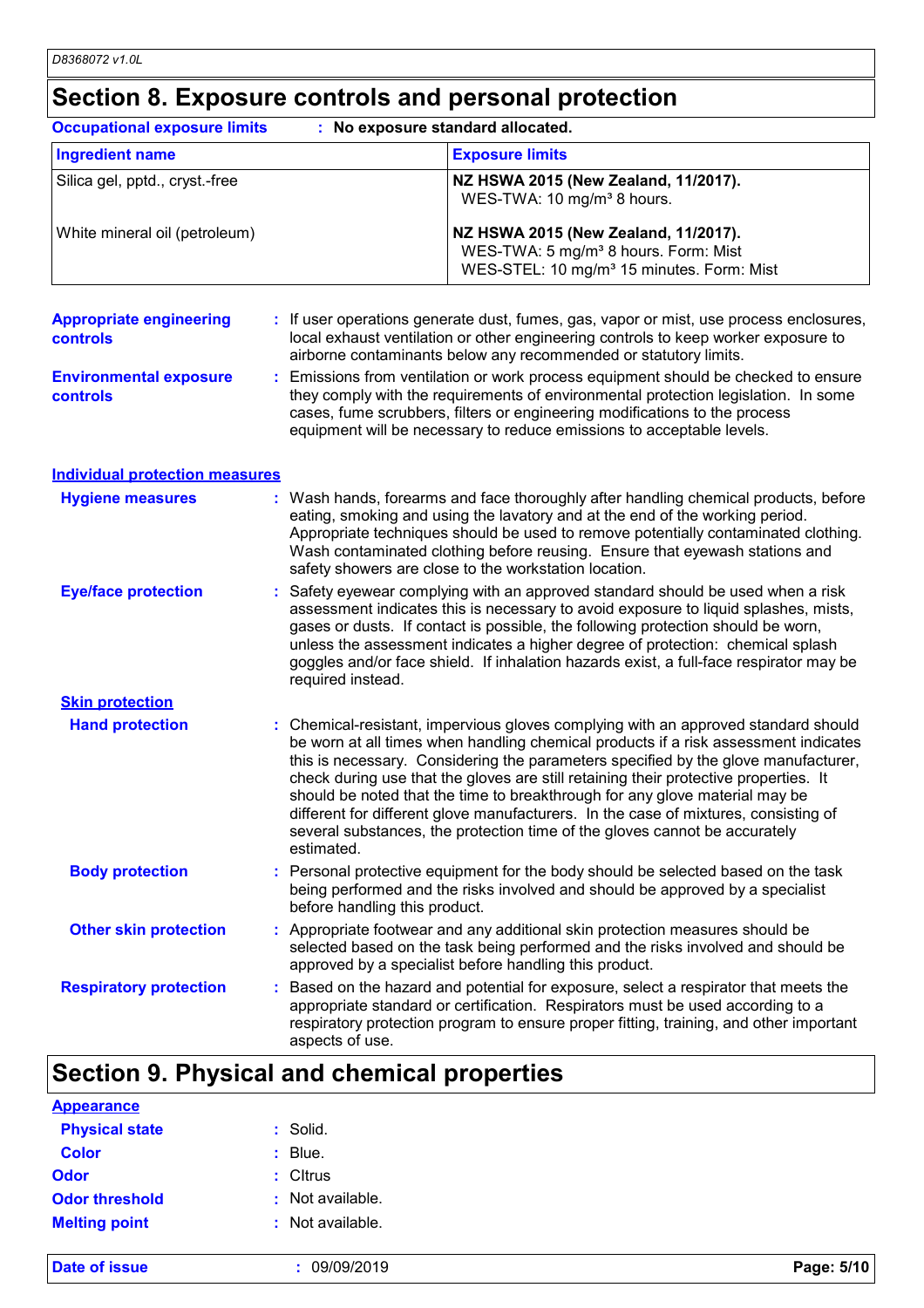# **Section 9. Physical and chemical properties**

| <b>Boiling point</b>                              | $:$ Not available.                                                     |
|---------------------------------------------------|------------------------------------------------------------------------|
| <b>Flash point</b>                                | : Not available.                                                       |
| <b>Evaporation rate</b>                           | : Not available.                                                       |
| <b>Flammability (solid, gas)</b>                  | : Not available.                                                       |
| Lower and upper explosive<br>(flammable) limits   | $:$ Not available.                                                     |
| <b>Vapor pressure</b>                             | $:$ Not available.                                                     |
| <b>Vapor density</b>                              | : Not available.                                                       |
| <b>Relative density</b>                           | $:$ Not available.                                                     |
| <b>Solubility</b>                                 | : Easily soluble in the following materials: cold water and hot water. |
| <b>Solubility in water</b>                        | $:$ Not available.                                                     |
| <b>Partition coefficient: n-</b><br>octanol/water | $:$ Not available.                                                     |
| <b>Auto-ignition temperature</b>                  | : Not available.                                                       |
| <b>Decomposition temperature</b>                  | $:$ Not available.                                                     |
| <b>Viscosity</b>                                  | : Not available.                                                       |
| Flow time (ISO 2431)                              | : Not available.                                                       |
|                                                   |                                                                        |

|  | <b>Section 10. Stability and reactivity</b> |  |
|--|---------------------------------------------|--|
|--|---------------------------------------------|--|

| <b>Reactivity</b>                            | : No specific test data related to reactivity available for this product or its ingredients.              |
|----------------------------------------------|-----------------------------------------------------------------------------------------------------------|
| <b>Chemical stability</b>                    | : The product is stable.                                                                                  |
| <b>Possibility of hazardous</b><br>reactions | : Under normal conditions of storage and use, hazardous reactions will not occur.                         |
| <b>Conditions to avoid</b>                   | : No specific data.                                                                                       |
| Incompatible materials                       | : No specific data.                                                                                       |
| <b>Hazardous decomposition</b><br>products   | : Under normal conditions of storage and use, hazardous decomposition products<br>should not be produced. |

### **Section 11. Toxicological information**

#### **Information on toxicological effects**

| <b>Acute toxicity</b>                                                                                                             |                        |                |                          |                 |
|-----------------------------------------------------------------------------------------------------------------------------------|------------------------|----------------|--------------------------|-----------------|
| <b>Product/ingredient name</b>                                                                                                    | <b>Result</b>          | <b>Species</b> | <b>Dose</b>              | <b>Exposure</b> |
| Sulfonic acids,<br>C14-16-alkane hydroxy and<br>C14-16-alkene, sodium salts<br>Benzenesulfonic acid,<br>C10-13-alkyl derivatives, | LD50 Oral<br>LD50 Oral | Rat<br>Rat     | 2310 mg/kg<br>1080 mg/kg |                 |
| sodium salts<br>White mineral oil (petroleum) LD50 Oral                                                                           |                        | Rat            | >5000 mg/kg              | -               |

**Conclusion/Summary :** Based on available data, the classification criteria are not met.

**Irritation/Corrosion**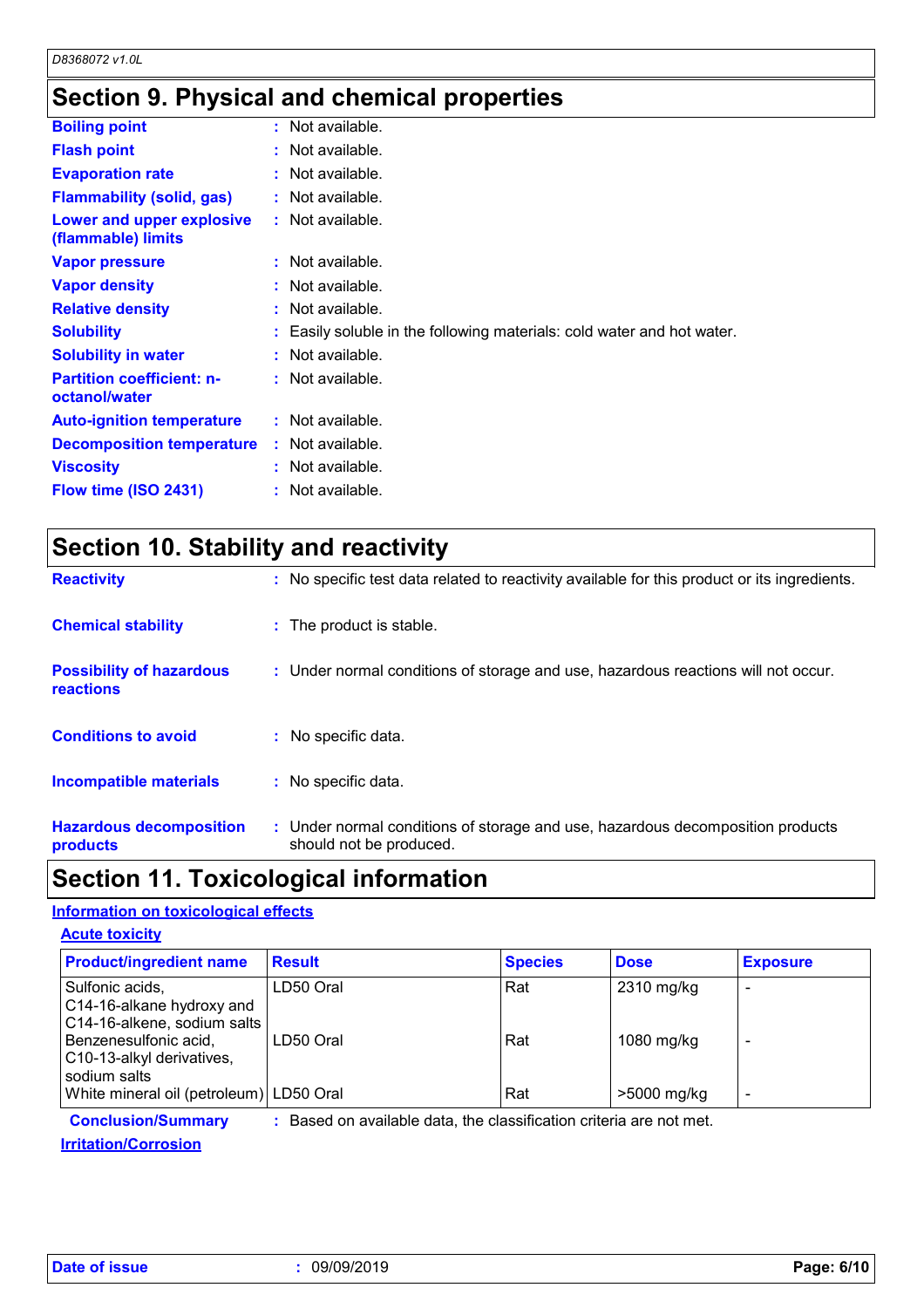### **Section 11. Toxicological information**

| <b>Product/ingredient name</b>                                                                            | <b>Result</b>                                                       | <b>Species</b> | <b>Score</b> | <b>Exposure</b> | <b>Observation</b> |
|-----------------------------------------------------------------------------------------------------------|---------------------------------------------------------------------|----------------|--------------|-----------------|--------------------|
| Benzenesulfonic acid,<br>C10-13-alkyl derivatives,                                                        | Skin - Moderate irritant                                            | Rabbit         |              | 0.5 Mililiters  | $\overline{a}$     |
| sodium salts                                                                                              | Eyes - Severe irritant                                              | In vivo        |              |                 |                    |
|                                                                                                           |                                                                     |                |              |                 |                    |
| <b>Conclusion/Summary</b>                                                                                 |                                                                     |                |              |                 |                    |
| <b>Skin</b>                                                                                               | : Based on Calculation method: Causes skin irritation.              |                |              |                 |                    |
| <b>Eyes</b>                                                                                               | : Based on Calculation method: Causes serious eye damage.           |                |              |                 |                    |
| <b>Respiratory</b>                                                                                        | : Based on available data, the classification criteria are not met. |                |              |                 |                    |
| <b>Sensitization</b><br>Not available.                                                                    |                                                                     |                |              |                 |                    |
|                                                                                                           |                                                                     |                |              |                 |                    |
| <b>Conclusion/Summary</b>                                                                                 |                                                                     |                |              |                 |                    |
| <b>Skin</b>                                                                                               | : Based on available data, the classification criteria are not met. |                |              |                 |                    |
| <b>Respiratory</b>                                                                                        | : Based on available data, the classification criteria are not met. |                |              |                 |                    |
| <b>Mutagenicity</b>                                                                                       |                                                                     |                |              |                 |                    |
| Not available.                                                                                            |                                                                     |                |              |                 |                    |
| <b>Conclusion/Summary</b>                                                                                 | : Based on available data, the classification criteria are not met. |                |              |                 |                    |
| <b>Carcinogen</b>                                                                                         |                                                                     |                |              |                 |                    |
| Not available.                                                                                            |                                                                     |                |              |                 |                    |
| <b>Conclusion/Summary</b>                                                                                 | : Based on available data, the classification criteria are not met. |                |              |                 |                    |
| <b>Reproduction toxicity</b>                                                                              |                                                                     |                |              |                 |                    |
| Not available.                                                                                            |                                                                     |                |              |                 |                    |
|                                                                                                           |                                                                     |                |              |                 |                    |
| <b>Conclusion/Summary</b>                                                                                 | : Based on available data, the classification criteria are not met. |                |              |                 |                    |
| <b>Teratogenicity</b>                                                                                     |                                                                     |                |              |                 |                    |
| Not available.                                                                                            |                                                                     |                |              |                 |                    |
| <b>Conclusion/Summary</b>                                                                                 | : Based on available data, the classification criteria are not met. |                |              |                 |                    |
| <b>Specific target organ toxicity (single exposure)</b>                                                   |                                                                     |                |              |                 |                    |
| Not available.                                                                                            |                                                                     |                |              |                 |                    |
| <b>Specific target organ toxicity (repeated exposure)</b>                                                 |                                                                     |                |              |                 |                    |
| Not available.                                                                                            |                                                                     |                |              |                 |                    |
|                                                                                                           |                                                                     |                |              |                 |                    |
| <b>Aspiration hazard</b>                                                                                  |                                                                     |                |              |                 |                    |
| Not available.                                                                                            |                                                                     |                |              |                 |                    |
|                                                                                                           |                                                                     |                |              |                 |                    |
| <b>Information on the likely</b>                                                                          | : Not available.                                                    |                |              |                 |                    |
| routes of exposure                                                                                        |                                                                     |                |              |                 |                    |
| <b>Potential acute health effects</b>                                                                     |                                                                     |                |              |                 |                    |
| <b>Eye contact</b>                                                                                        | : Causes serious eye damage.                                        |                |              |                 |                    |
| <b>Inhalation</b>                                                                                         | : No known significant effects or critical hazards.                 |                |              |                 |                    |
| <b>Skin contact</b>                                                                                       | : Causes skin irritation.                                           |                |              |                 |                    |
| <b>Ingestion</b>                                                                                          | : No known significant effects or critical hazards.                 |                |              |                 |                    |
|                                                                                                           |                                                                     |                |              |                 |                    |
| <b>Symptoms related to the physical, chemical and toxicological characteristics</b><br><b>Eye contact</b> | : Adverse symptoms may include the following:                       |                |              |                 |                    |
|                                                                                                           | pain                                                                |                |              |                 |                    |
|                                                                                                           | watering                                                            |                |              |                 |                    |
|                                                                                                           | redness                                                             |                |              |                 |                    |
| <b>Inhalation</b>                                                                                         | : No specific data.                                                 |                |              |                 |                    |
| <b>Date of issue</b>                                                                                      | : 09/09/2019                                                        |                |              |                 | Page: 7/10         |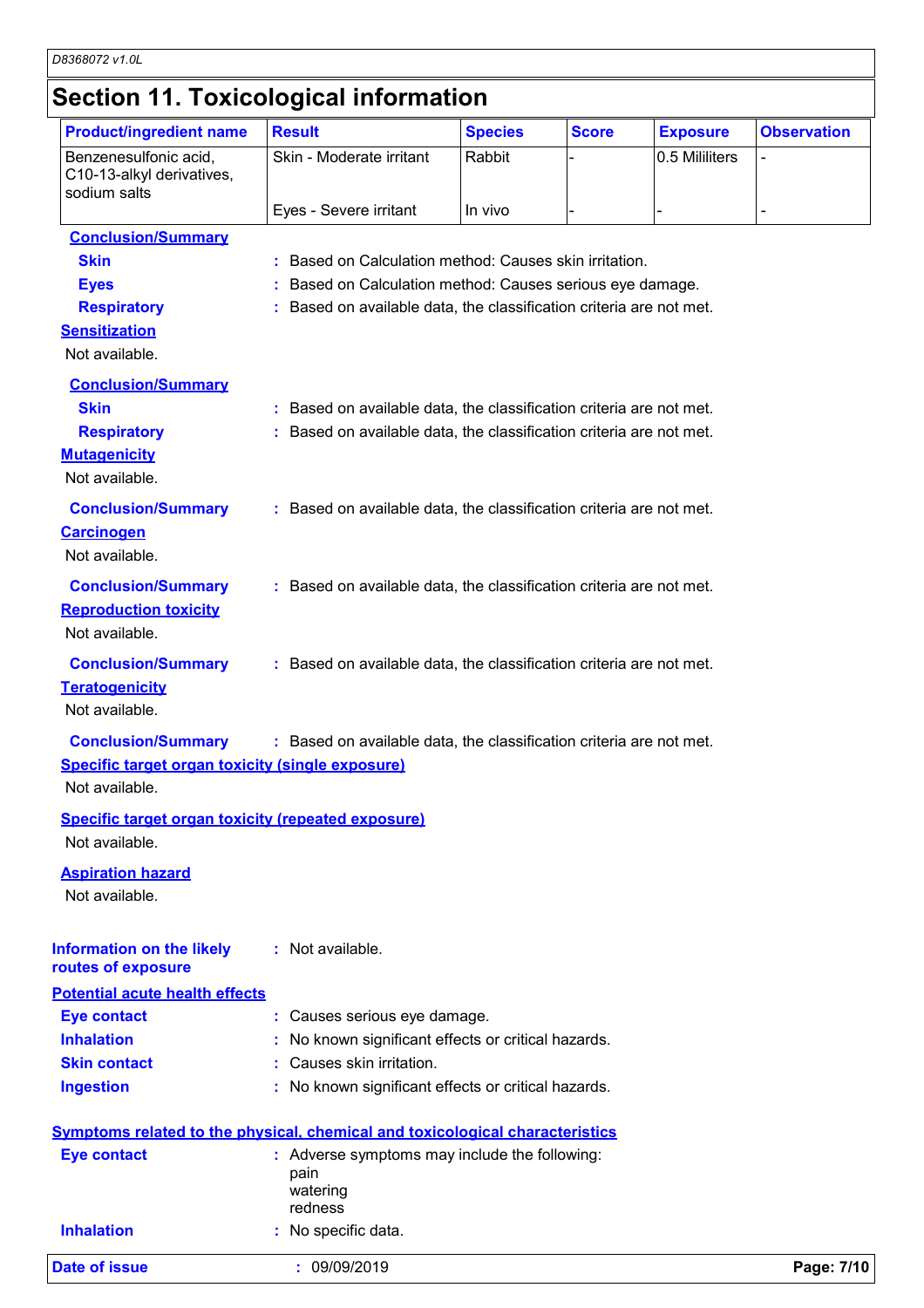# **Section 11. Toxicological information**

| <b>Skin contact</b>                               | : Adverse symptoms may include the following:<br>pain or irritation<br>redness<br>blistering may occur |
|---------------------------------------------------|--------------------------------------------------------------------------------------------------------|
| <b>Ingestion</b>                                  | : No specific data.                                                                                    |
|                                                   | Delayed and immediate effects and also chronic effects from short and long term exposure               |
| <b>Short term exposure</b>                        |                                                                                                        |
| <b>Potential immediate</b><br>effects             | : Not available.                                                                                       |
| <b>Potential delayed effects</b>                  | : Not available.                                                                                       |
| <b>Long term exposure</b>                         |                                                                                                        |
| <b>Potential immediate</b><br>effects             | : Not available.                                                                                       |
| <b>Potential delayed effects : Not available.</b> |                                                                                                        |
| <b>Potential chronic health effects</b>           |                                                                                                        |
| Not available.                                    |                                                                                                        |
| <b>Conclusion/Summary</b>                         | : Based on available data, the classification criteria are not met.                                    |
| <b>General</b>                                    | : No known significant effects or critical hazards.                                                    |
| <b>Carcinogenicity</b>                            | : No known significant effects or critical hazards.                                                    |
| <b>Mutagenicity</b>                               | : No known significant effects or critical hazards.                                                    |
| <b>Teratogenicity</b>                             | : No known significant effects or critical hazards.                                                    |
| <b>Developmental effects</b>                      | : No known significant effects or critical hazards.                                                    |
| <b>Fertility effects</b>                          | : No known significant effects or critical hazards.                                                    |

#### **Numerical measures of toxicity**

**Acute toxicity estimates**

| <b>Route</b> | <b>ATE value</b> |
|--------------|------------------|
| Oral         | 6947.2 mg/kg     |

### **Section 12. Ecological information**

#### **Toxicity**

| <b>Product/ingredient name</b>                                              | <b>Result</b>                                                                   | <b>Species</b>                                                               | <b>Exposure</b> |
|-----------------------------------------------------------------------------|---------------------------------------------------------------------------------|------------------------------------------------------------------------------|-----------------|
| Sulfonic acids,<br>C14-16-alkane hydroxy and<br>C14-16-alkene, sodium salts | Acute EC50 4.53 mg/l Fresh water                                                | Crustaceans - Ceriodaphnia<br>dubia - Neonate                                | 48 hours        |
| Benzenesulfonic acid,<br>C10-13-alkyl derivatives,<br>sodium salts          | Acute LC50 5 mg/l Fresh water                                                   | Fish - Oncorhynchus mykiss -<br>Juvenile (Fledgling, Hatchling,<br>Weanling) | 96 hours        |
| <b>Conclusion/Summary</b>                                                   | Based on Calculation Method: Harmful to aquatic life with long lasting effects. |                                                                              |                 |

#### **Persistence and degradability**

| <b>Conclusion/Summ</b> |  |  |
|------------------------|--|--|
|                        |  |  |

**Clusion/Summary :** The surfactants contained in this mixture comply with the biodegradability criteria as laid down in Regulation (EC) No. 648/2004 on detergents.

| <b>Product/ingredient name</b>   | <b>Aquatic half-life</b> | <b>Photolysis</b> | Biodegradability |
|----------------------------------|--------------------------|-------------------|------------------|
| White mineral oil (petroleum)  - |                          |                   | Readily          |

**Date of issue :** 09/09/2019 **Page: 8/10**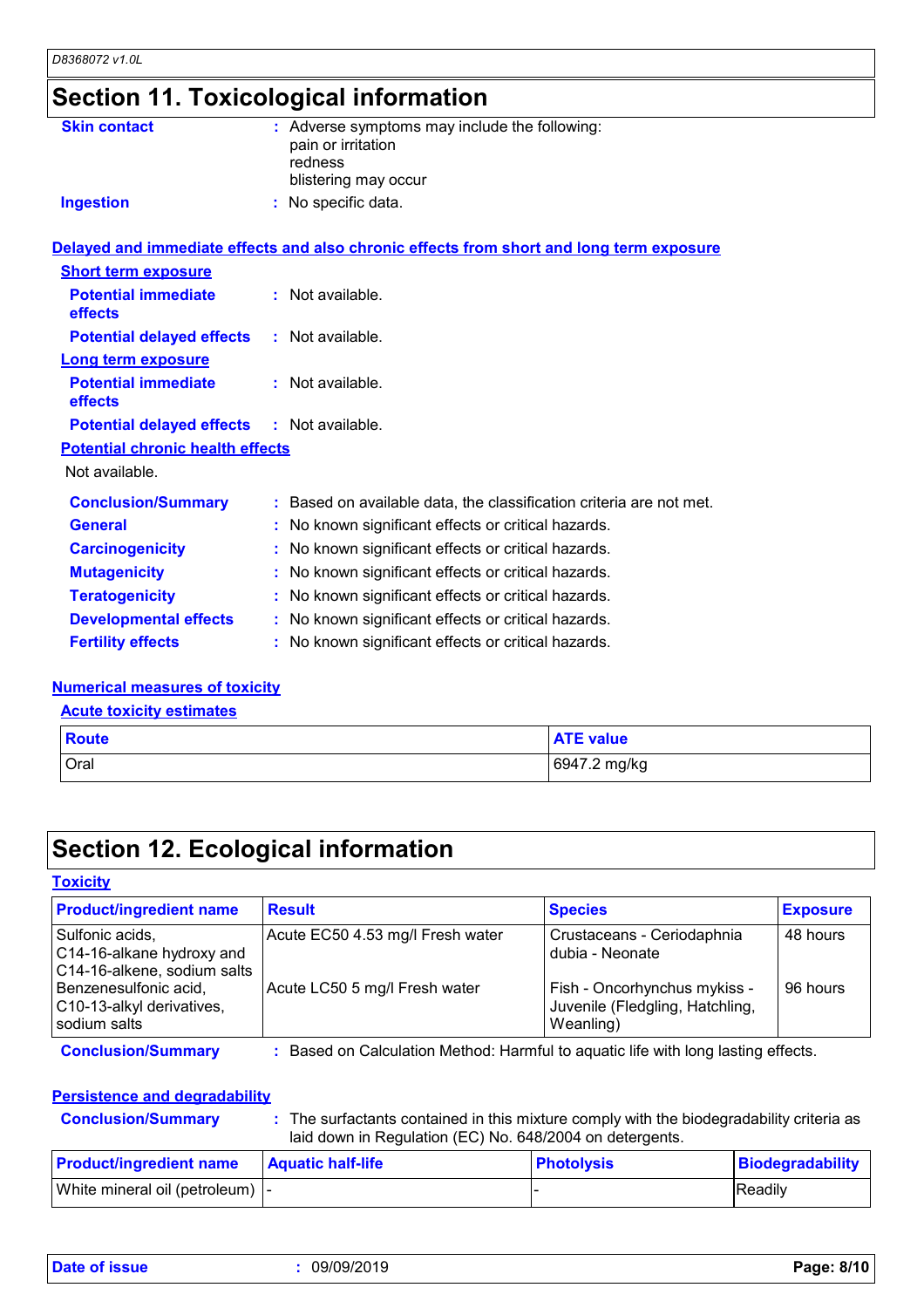## **Section 12. Ecological information**

#### **Bioaccumulative potential**

| <b>Product/ingredient name</b>                                              | $\mathsf{LogP}_\mathsf{ow}$ | <b>BCF</b> | <b>Potential</b> |
|-----------------------------------------------------------------------------|-----------------------------|------------|------------------|
| Sulfonic acids,<br>C14-16-alkane hydroxy and<br>C14-16-alkene, sodium salts | $-1.3$                      |            | low              |
| Benzenesulfonic acid,<br>C10-13-alkyl derivatives,<br>sodium salts          | 3.32                        |            | low              |
| White mineral oil (petroleum)  >6                                           |                             |            | high             |

#### **Mobility in soil**

| <b>Soil/water partition</b> | : Not available. |
|-----------------------------|------------------|
| <b>coefficient (Koc)</b>    |                  |

**Other adverse effects** : No known significant effects or critical hazards.

### **Section 13. Disposal considerations**

| <b>Disposal methods</b> | : The generation of waste should be avoided or minimized wherever possible.<br>Disposal of this product, solutions and any by-products should at all times comply<br>with the requirements of environmental protection and waste disposal legislation<br>and any regional local authority requirements. Dispose of surplus and non-<br>recyclable products via a licensed waste disposal contractor. Waste should not be<br>disposed of untreated to the sewer unless fully compliant with the requirements of<br>all authorities with jurisdiction. Waste packaging should be recycled. Incineration or<br>landfill should only be considered when recycling is not feasible. This material and<br>its container must be disposed of in a safe way. Care should be taken when<br>handling emptied containers that have not been cleaned or rinsed out. Empty<br>containers or liners may retain some product residues. Avoid dispersal of spilled |
|-------------------------|----------------------------------------------------------------------------------------------------------------------------------------------------------------------------------------------------------------------------------------------------------------------------------------------------------------------------------------------------------------------------------------------------------------------------------------------------------------------------------------------------------------------------------------------------------------------------------------------------------------------------------------------------------------------------------------------------------------------------------------------------------------------------------------------------------------------------------------------------------------------------------------------------------------------------------------------------|
|                         | material and runoff and contact with soil, waterways, drains and sewers.                                                                                                                                                                                                                                                                                                                                                                                                                                                                                                                                                                                                                                                                                                                                                                                                                                                                           |

### **Section 14. Transport information**

|                                      | <b>ADG</b>               | <b>ADR/RID</b> | <b>IMDG</b>    | <b>IATA</b>    |
|--------------------------------------|--------------------------|----------------|----------------|----------------|
| <b>UN number</b>                     | Not regulated.           | Not regulated. | Not regulated. | Not regulated. |
| <b>UN proper</b><br>shipping name    | -                        |                |                |                |
| <b>Transport hazard</b><br>class(es) |                          |                |                |                |
| <b>Packing group</b>                 | $\overline{\phantom{a}}$ |                | ٠              |                |
| <b>Environmental</b><br>hazards      | No.                      | No.            | No.            | No.            |

**Special precautions for user Transport within user's premises:** always transport in closed containers that are **:** upright and secure. Ensure that persons transporting the product know what to do in the event of an accident or spillage.

**Transport in bulk according to Annex II of MARPOL and the IBC Code :** Not available.